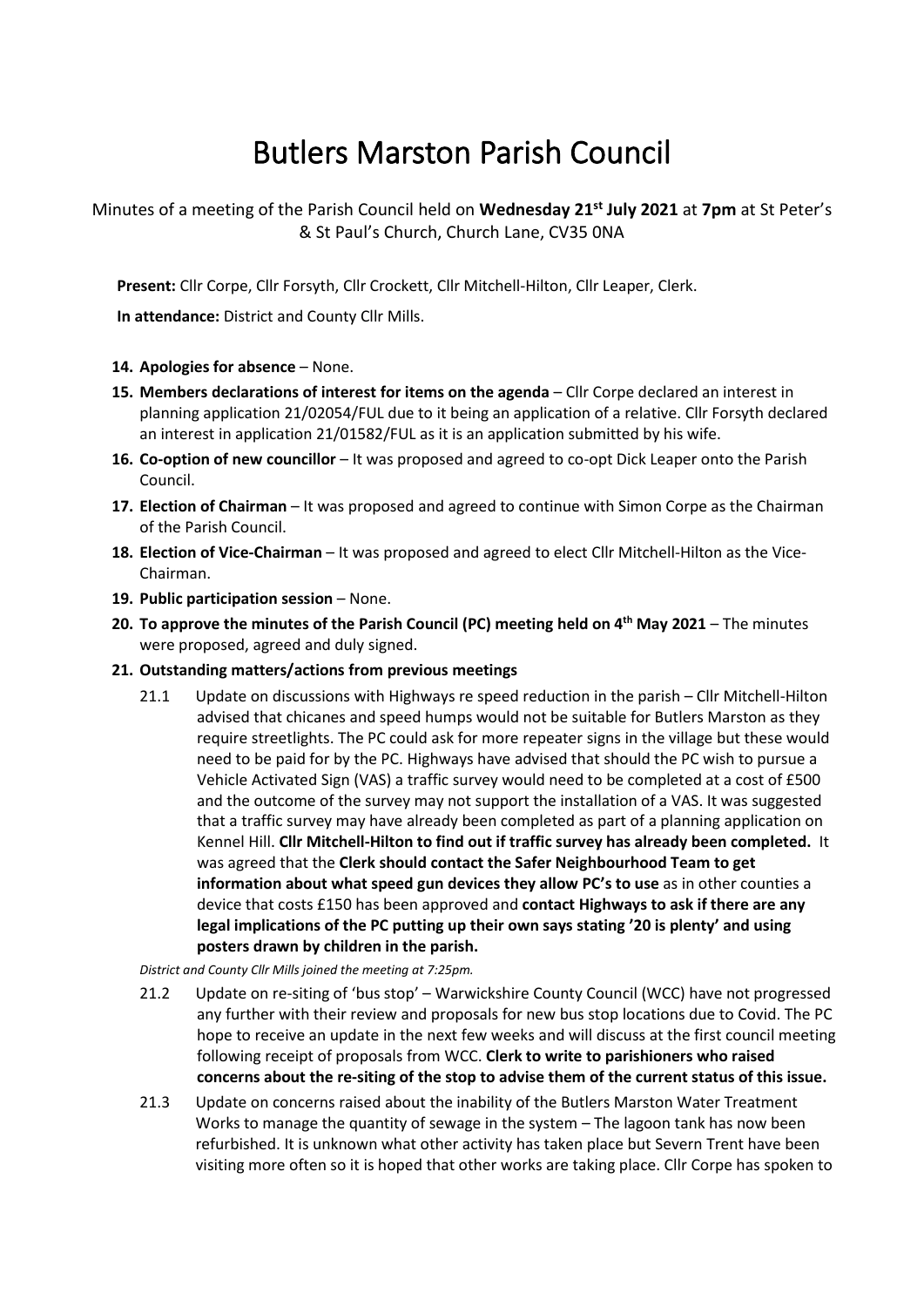Pillerton Hersey and Pillerton Priors about creating an action group to put pressure on Severn Trent to resolve the capacity issues at the water treatment works and both councils have agreed to form a group. It was noted that despite Severn Trent reassuring Butlers Marston PC that they would be consulted on any new housing proposals and they would advise the planning office at that time that they don't have the capacity to service more properties Severn Trent do not appear to be responding to planning applications at all therefore the planning office are not receiving this information. **Cllr Mills agreed to make the planning team at Stratford District Council aware of this.**

## **22. Village Green**

- 22.1 Grass cutting request to Warwickshire County Council WCC has not provided any further response to the request for them to cut the grass for which they are responsible. The Clerk has passed the information on to the SDC Parish Champion to look into this. Cllr Mills advised that he is the WCC Parish Champion. **Clerk to provide all information relating to the query to Cllr Mills who agreed to look into this.**
- 22.2 Groundsman Contract Cllr Leaper is the appointed groundsman but he can no longer continue in a paid role for the PC now that he has been elected as a councillor. Cllr Leaper confirmed that he is willing to continue cutting the grass on a voluntary basis in the short term whilst the PC are working to get WCC to accept responsibility. The PC expressed their thanks to Cllr Leaper for his willingness to continue with the grass cutting.

### **23. Finance**

- 23.1 Confirmation of the bank balance as at 16.07.21 of £2,650.22 Cllr Mitchell-Hilton confirmed the balances stated are correct.
- 23.2 Confirmation of completion of the first quarterly (Apr to Jun) financial check for 2021/22 Cllr Mitchell Hilton confirmed the check has been completed and all was found to be in order.
- 23.3 To approve the following payments to be made using delegated powers Proposed and agreed.

| 28.05.21 | <b>WALC</b>          | Annual membership               | £123.00 |
|----------|----------------------|---------------------------------|---------|
| 28.05.21 | Peter Leaper         | Grass cutting 5th and 20th Apr  | £57.24  |
| 28.05.21 | <b>Kirsty Buttle</b> | Salary May                      | £96.00  |
| 28.05.21 | <b>HMRC</b>          | Tax May - Clerk and Groundsman  | £38.20  |
| 29.06.21 | Peter Leaper         | Grass cutting 18th and 31st May | £57.24  |
| 29.06.21 | <b>Kirsty Buttle</b> | Salary June                     | £96.00  |
| 29.06.21 | <b>HMRC</b>          | Tax Jun - Clerk and Groundsman  | £38.20  |

23.4 To approve payment of the following invoices – Proposed and agreed.

| Su Leaper            | Plants for war memorial           | £10.00  |
|----------------------|-----------------------------------|---------|
| Peter Leaper         | Grass cutting 14th and 30th June  | £57.04  |
| Kineton Village Hall | Hall hire for PC training         | £28.00  |
| <b>Bill Robinson</b> | Training fee 12th July            | £75.00  |
| <b>Kirsty Buttle</b> | July salary plus 5 hours overtime | £144.00 |
| <b>HMRC</b>          | Tax July - Clerk and Groundsman   | £50.40  |

### **24. Planning applications received**

**21/01582/FUL – Land West of Blacklands Farm, Butlers Marston.** Erection of an equine block and horse menage. No objection. (Response made using delegated powers).

**21/01846/FUL – Court Fields, Bridge Road, Butlers Marston.** Householder Planning Application for a domestic garage and home office. No representation. (Response made using delegated powers).